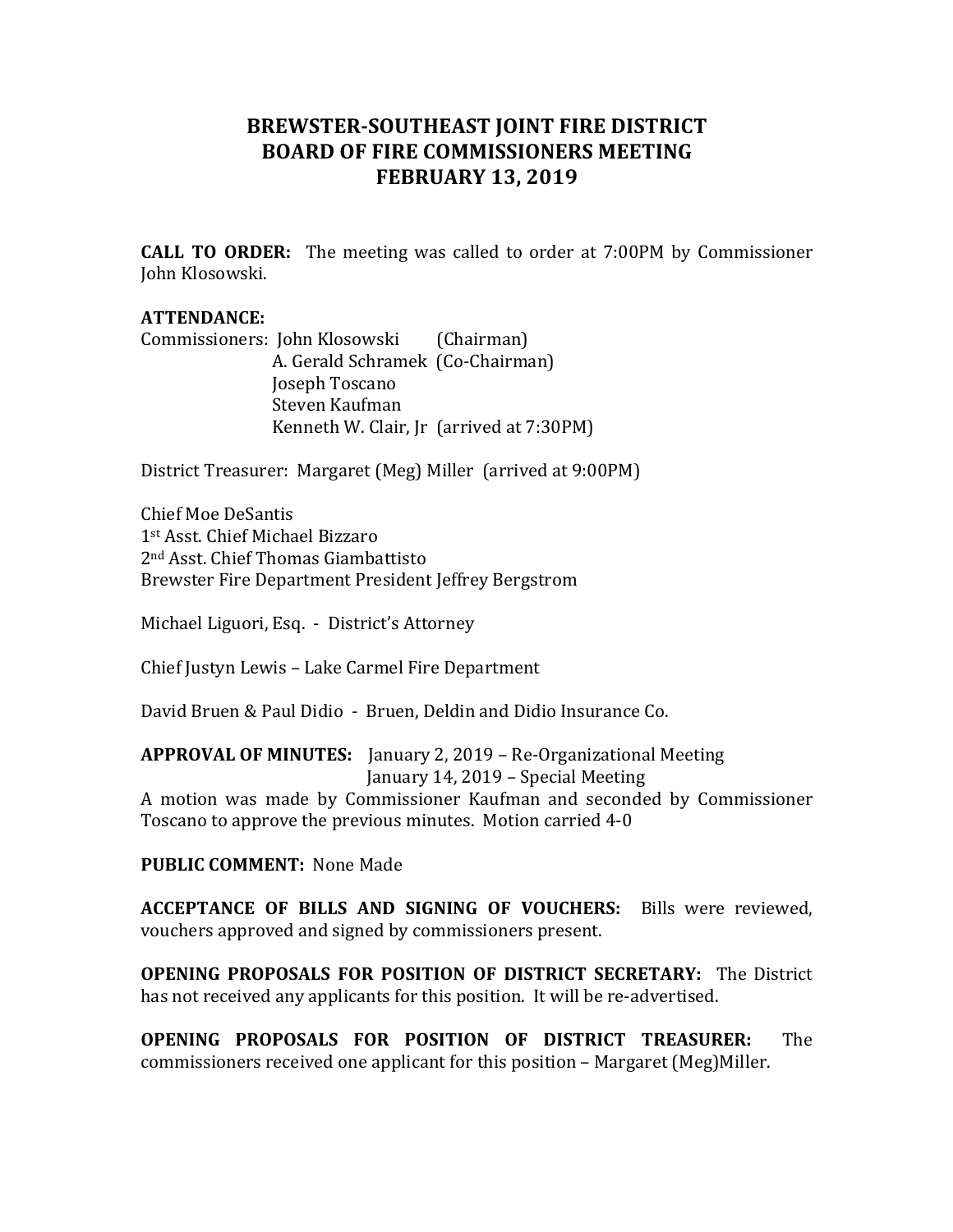A motion was made by Commissioner Klosowski and seconded by Commissioner Toscano, to appoint Margaret (Meg) Miller District Treasurer for 2019. Motion passed 4-0 

**SECRETARY TO THE CHIEF:** A discussion was held regarding canvassing the members of the fire department to fill the position of secretary to the chief. The open position shall be advertised by posting an announcement in both firehouses.

**APPROVAL OF INSURANCE COMPANY:** Mr. Paul Didio and Mr. David Bruen of Bruen, Deldin and Didio Insurance Co. of Brewster, N.Y. presented information concerning insurance coverage for District assets. They reported that the insurance premium is estimated to increase approximately 4% above the current costs. After a discussion, the insurance agents agreed to review the District's coverage in an effort to reduce costs. It was noted that the District's insurance policies are due to expire March 5, 2019 and thus it was important to continue coverage. A motion was made by Commissioner Kaufman and seconded by Commissioner Toscano to retain Bruen, Deldin and Didio Insurance Co. for insurance coverage for 2019, however, the District shall advertise a request for proposals later this year. Motion carried 4- $\Omega$ 

**COMPUTERS & RADIOS:** Commissioner Clair reported the need for a reader and electric lock for the clock room at fire headquarters from Phillips Locksmith at a cost of \$2,150. A motion was made by Commissioner Klosowski and seconded by Commissioner Toscano to purchase the aforementioned items. Motion carried 5-0

Commissioner Clair reported receiving the IPads for department vehicles.

Commissioner Clair reported needing to lease portable radios for the new pumper. He recommended leasing 6 portable radios at a cost of \$490 per month from NYCOMCO. A motion was made by Commissioner Clair and seconded by Commissioner Toscano to lease the portable radios as outlined. Motion carried 5-0

Commissioner Clair reported needing to purchase a mobile radio for the new pumper at a cost of \$8,872.50 from NYCOMCO (New York Communications Company). Motion carried 5-0

Chief DeSantis requested the purchase of one model  $G-1$  pager from Unication at a cost of \$375.20. A motion was made by Commissioner Clair and seconded by Commissioner Toscano to purchase the pager as requested. Motion passed 5-0

**FACILITIES:** Commissioner Clair reported the Dutchess Overhead Doors is awaiting parts necessary to make repairs of doors in Station 1.

Commissioner Schramek noted that there are currently five inoperable vehicles parked at fire headquarters, which are to be used for training purposes. He had asked Chief DeSantis not to accept any more vehicles until those were used.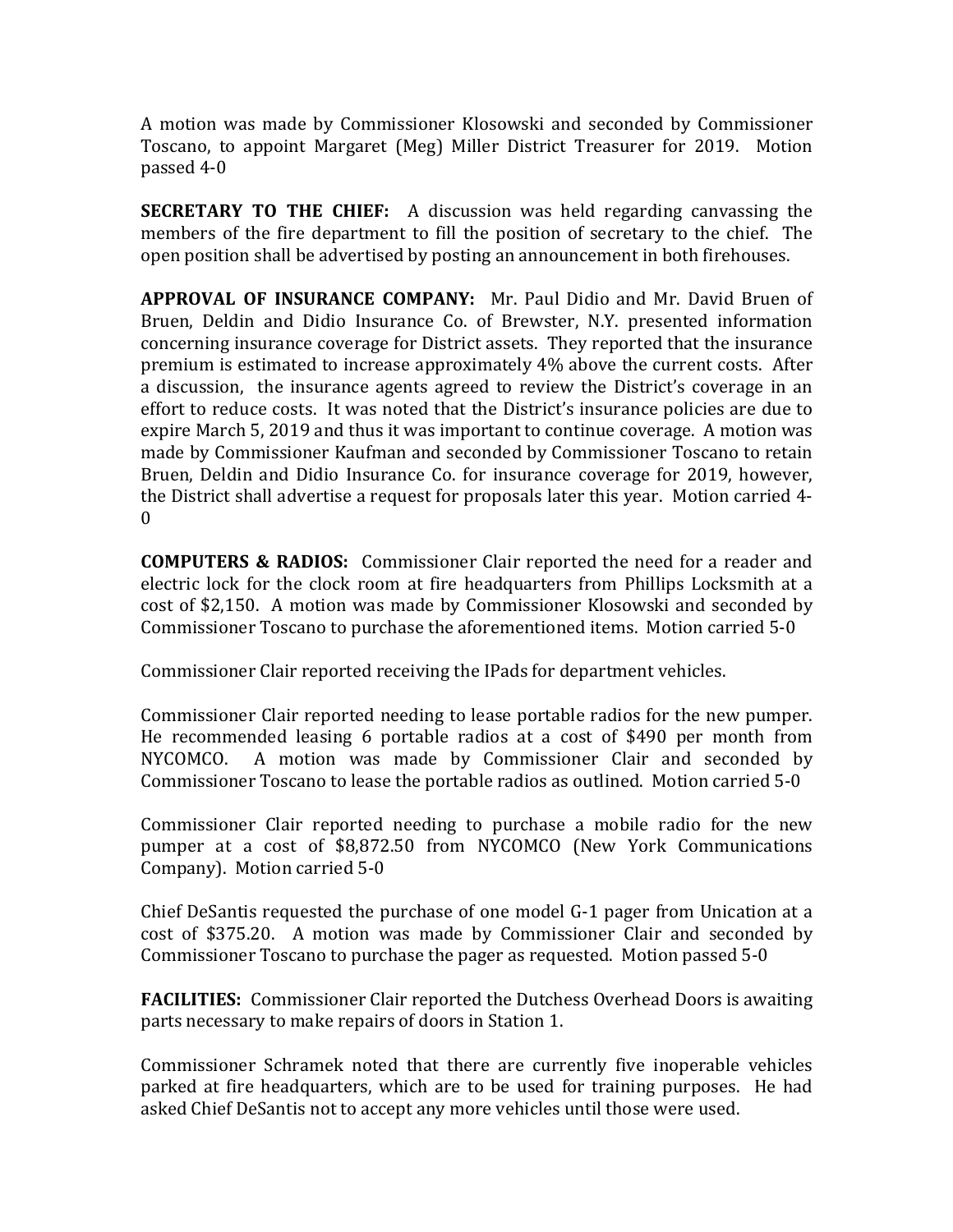Chief DeSantis asked for motion sensors by installed at fire headquarters. This will be referred to Joseph Dexter.

Commissioner Clair updated the Board that NYSEG's retrofit of electric fixtures has been completed.

**FIRE EQUIPMENT:** Commissioner Klosowski made a motion, seconded by Commissioner Clair to purchase a BAT fan from MES (Municipal Emergency Service Co) at a cost of \$3,876.56. This was the lowest bid. Motion carried 5-0

Chief DeSantis requested the purchase of 20 gear bags at a cost of \$49.50 each  $$ total cost of \$990 from MES. Motion was made by Commissioner Klosowski and seconded by Commissioner Kaufman to purchase the 20 gear bags. Motion carried 5-0

Commissioner Clair recommended purchasing (2) Scott thermal imaging cameras to replace obsolete ones on rescue 11-6-1 and engine 11-2-5 at a cost of \$2,600 each – total cost \$5,200 from MES. These items are purchased via NY State bid. A motion was made by Commissioner Kaufman and seconded by Commissioner Schramek to purchase these items. Motion carried 5-0

**FIRE ROADS:** Commissioner Kaufman reported that he needs additional brackets for the signs. He will be looking to purchase them.

**FIRE PREVENTION:** Commissioner Clair reports nothing new.

**INSURANCE CLAIMS:** Commissioner Schramek reports no new claims.

LEGAL: Michael Liguori, Esq. presented an amendment to the District's existing procurement policy for consideration. Motion was made by Commissioner Klosowski and seconded by Commissioner Toscani to adopt the amendment as presented. Motion passed 5-0

**LOSAP:** Commissioner Toscano reports all is up to date.

**OSHA MANDATES:** Second Asst Chief Giambattisto reported that annual Haz Mat and Bloodborne Pathogens classes were held. Haz Mat class had 66 in attendance while Bloodborne Pathogens class had 61 attending. An additional 69 firefighters need to attend an upcoming Haz Mat course. An additional 73 firefighters need to attend a Bloodborne Pathogens class. Firefighters have until March 11, 2019 or face possible "Out of Service" classification.

The Asst Chief also advised that this month's training will be on Sexual Harassment.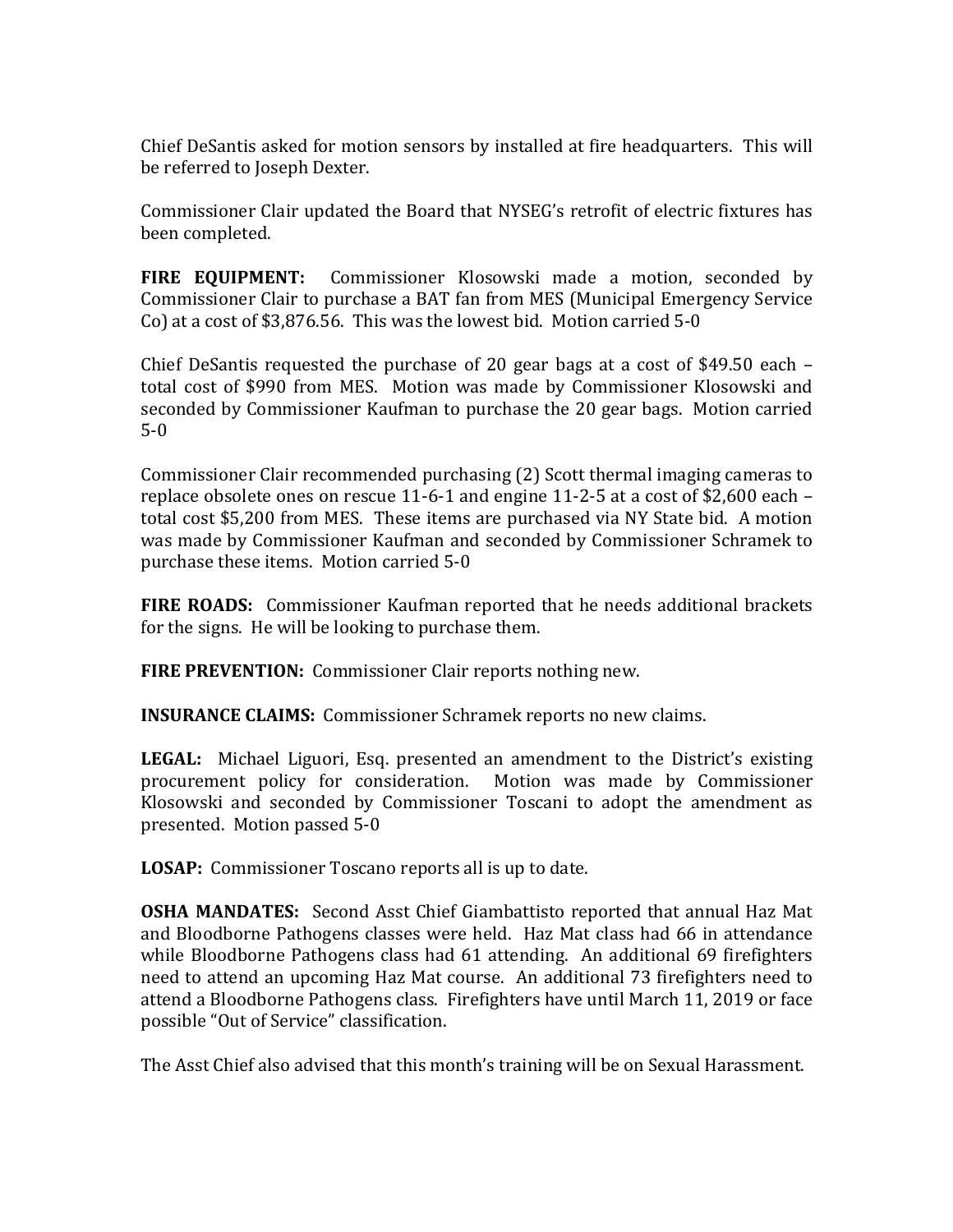Chief DeSantis reported that he will be issuing protective hoods and gloves to firefighters as needed.

**VEHICLE MAINTENANCE:** Commissioner Clair updated the Board with repairs and service to department vehicles.. He noted the following: 11-1-1 mileage: 25,979 (836 miles) had a back up camera installed;  $11-1-2$  mileage: 55,271 (797 miles); 11-1-3 mileage:  $27,200$  (1095 miles) had a back up camera installed; 11-8-3 mileage: 116,978 (244 miles)

**RECRUITMENT AND RETENTION:** Commissioner Schramek reports possible showing the public service announcement video on cable television's local channel during the month of April as a membership recruitment tool.

**FUEL CONSUMPTION:** Commissioner Clair provided the Board with fuel consumption information for the month. This document was filed with the District.

**CHIEF'S REPORT:** Chief DeSantis reported that currently the EMS company did not have a captain. It is being lead by two lieutenants.

Commissioner Kaufman led a discussion with Chief DeSantis requesting clarification on a variety of topics. The chief addressed and explained these issues.

Commissioner Klosowski requested Chief DeSantis provide the weekly vehicle inspections reports for the Board to review. The commissioner also praised the chief and his assistants for the apparent improvement in the number of training opportunities and drills being held.

Chief DeSantis advised the Board that a review of his department records indicate a difficulty in ambulance response to calls on weekends. A discussion ensued and it was agreed that efforts will continue to address and resolve this ongoing problem. Extended paid ambulance coverage on weekends may be explored.

**NEW APPARATUS:** Commissioner Schramek reported contacting Senator Peter Harckham's office on two occasions recently to learn the status of the DASNY grant awarded to the District in the amount of \$50,000 to purchase a fire/rescue ATV. The District was awarded the money in 2018, however, never received the money. A representative from Senator Harckham's office will research the status and advise.

Commissioner Schramek reported that the 2019 Dodge pick up truck replacing car 11-8-3 has been ordered.

**ADT PAYROLL:** Commissioner Toscano reports all is going well. No problems.

**CAPITAL PROJECT:** Commissioner Klosowski asked for an update. He requested that Russ Davidson of KG&D be contacted about the floor drain and ceiling tile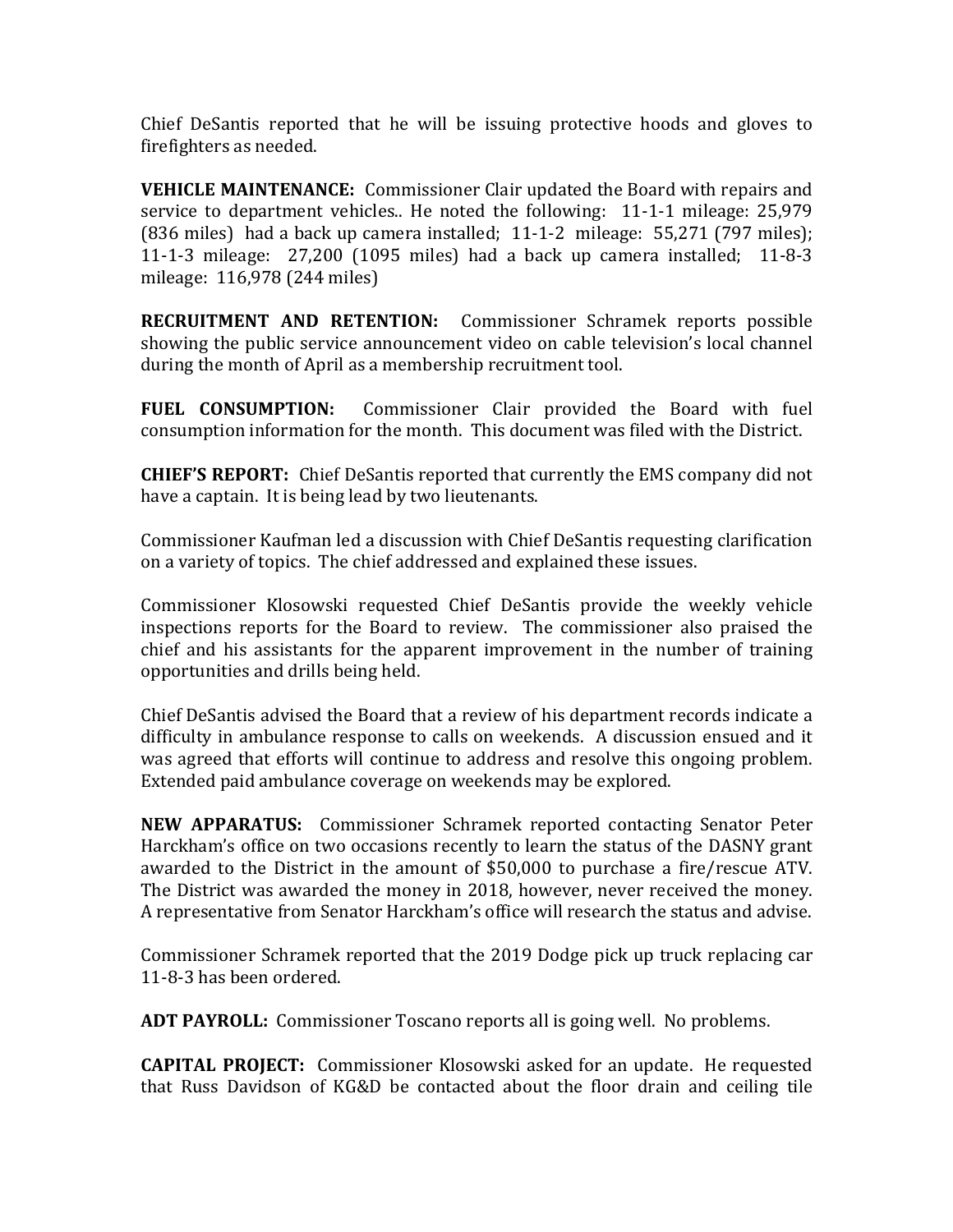specifications for Station 1. The next meeting about the capital project is scheduled for February 19, 2019 beginning at 7:30PM at fire headquarters.

Commissioner Clair mentioned that we have to follow up the outdoor patio project at Station 1.

**NEW BUSINESS:** Commissioner Klosowski inquired about setting a time and date for a demonstration of the Genesis hurst-type tool. Asst. Chief Bizzaro will follow up.

**NEW BUSINESS CONT:** Commissioner Toscano will look into the status of the grant money due to the District toward the purchase of a new washing machine and dryer.

Commissioner Clair made a motion and seconded by Commissioner Toscano to purchase  $(2)$  drive cameras for both ambulances at a cost of \$4,271.50 from Specialty Warning Systems of Danbury Ct. - Motion carried 5-0

Commissioner Klosowski made a motion and seconded by Commissioner Clair to purchase back up cameras for engines  $11-2-3$  and  $11-2-5$  at a cost of \$1,395 each. Motion carried 5-0

Commissioner Klosowski began a discussion about the merits of possibility keeping engine 11-2-4 as a ceremonial truck to be used for parades and inspections, funerals and fire prevention. No final determination was made.

Commissioner Klosowski reported looking into the possibility of refurbishing engine 11-2-1. After a discussion, the Board determined that it should be sold. A motion was made by Commissioner Kaufman and seconded by Commissioner Clair to sell engine 11-2-1 to Red Truck Sales of Long Island, New York for the amount of \$55,000 subject to a permissive referendum. Motion passed 5-0

**GUEST PRESENTATION:** Chief Justyn Lewis of the Lake Carmel Fire Department offered a presentation about the newly enacted firefighter cancer insurance coverage. It should be noted that our District is in compliance with this law.

**EXECUTIVE SESSION:** Commissioner Schramek made a motion and seconded by Commissioner Kaufman to go into Executive Session for the purposes of possible land acquisition. Motion passed 5-0 Motion was made by Commissioner Schramek and seconded by Commissioner Kaufman to return to open session  $-$  NO action taken as a result of the Executive Session. Motion passed 5-0

**NEW MEMBERS:** A motion was made by Commissioner Clair and seconded by Commissioner Schramek to approve the membership of Jeffrey VonBeargen and Deny Espina to the Brewster Fire Department. Motion passed 5-0

**ADJOURNMENT:** A motion was made by Commissioner Toscano and seconded by Commissioner Schramek to adjourn the meeting. Motion passed 5-0